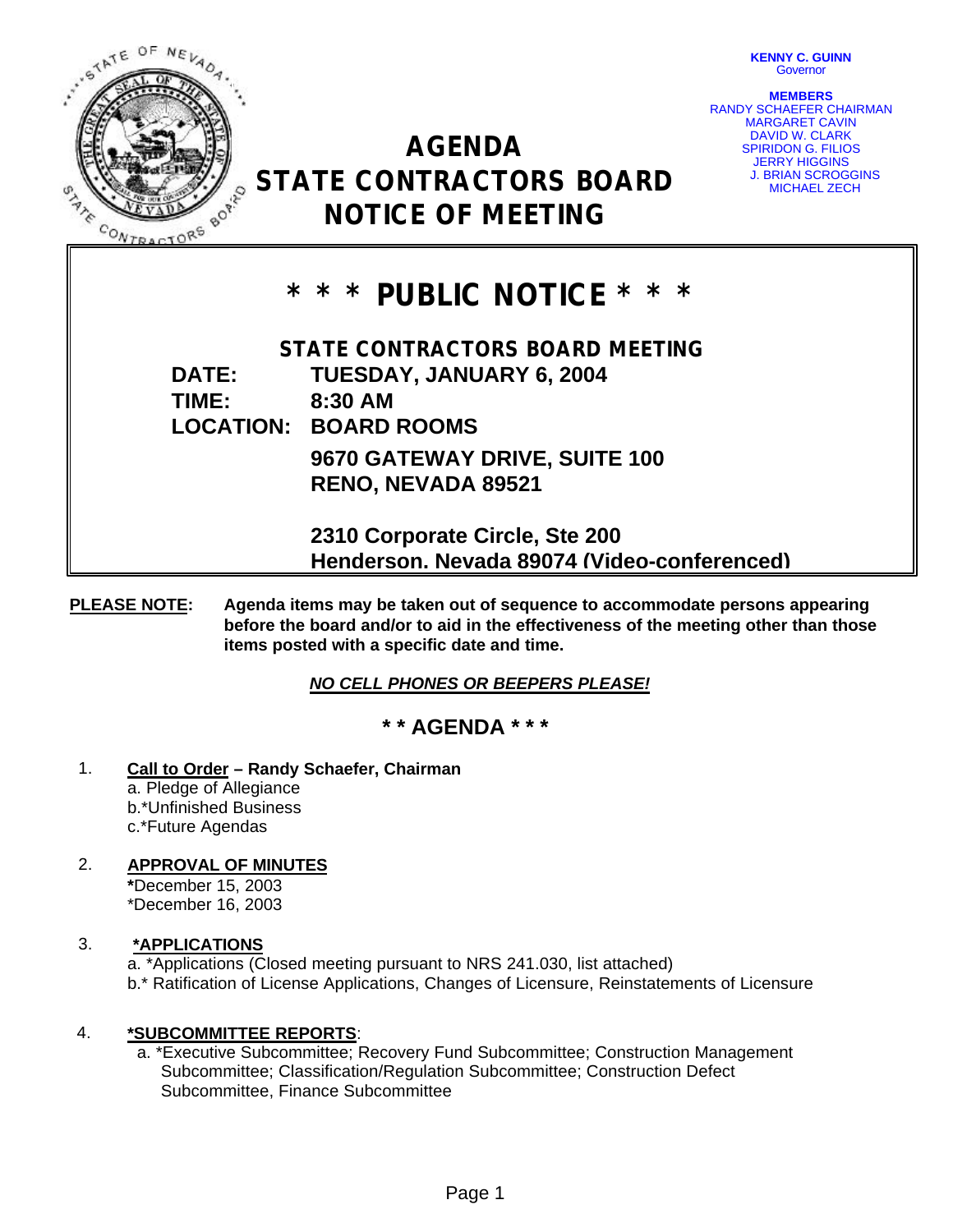#### 5. **\*EXECUTIVE SESSION:**

\*Executive Officer's Report, including 12/31/03 Statistical Information

\*Review of minutes and comments from 12/19/03 Regulation Workshop on proposed changes to C-10 classification

\*Review of minutes and comments from 12/30/03 Regulation Workshop on proposed Construction Manager classification

#### 6. **LICENSE RENEWAL HEARING** \***Houts Construction Company, License No. 50575** Arvil Houts, Owner

#### 7. **NEW APPLICATION HEARING** \***Jade Properties, Inc.** Becky Hanthaley, President

8. **NEW APPLICATION HEARING** \***Starlite Concrete, Inc.** Gary Brownwell, President

### 9. **ADVISORY OPINION**

\***Affordable Concepts, City of Las Vegas**, Contract Number 03.53541.28-LED, miscellaneous improvements at the Water Pollution Control Facility

#### 10. **SUMMARY SUSPENSIONS**

\***Site Management Corp, Inc., License Nos. 55029 and 55030** Ricardo Jimenez, President

\***Scott Company of California, dba, Scott Company, License Nos. 5496D, 5496E, 5496F** Joseph Guglielmo, President

#### **\*\*PUBLIC COMMENT**

#### **DISCIPLINARY HEARING**

#### **ADJUDICATING BOARD MEMBER: JERRY HIGGINS**

11. **DISCIPLINARY HEARING- CONTINUED HEARING \*Bryson Construction, License No. 33530 (Continued from July 8, 2003)** Walter Leroy Bryson, Owner

#### **DISCIPLINARY HEARINGS**

#### **ADJUDICATING BOARD MEMBER: MARGARET CAVIN**

12. **DISCIPLINARY HEARING \*Ray Lavoie Construction, License No. 29057** Raymond Merl Lavoie, Owner **\*Fernley Roofing, License No. 19233** Barbara Ann Lavoie, President Raymond Merl Lavoie, Qualified Employee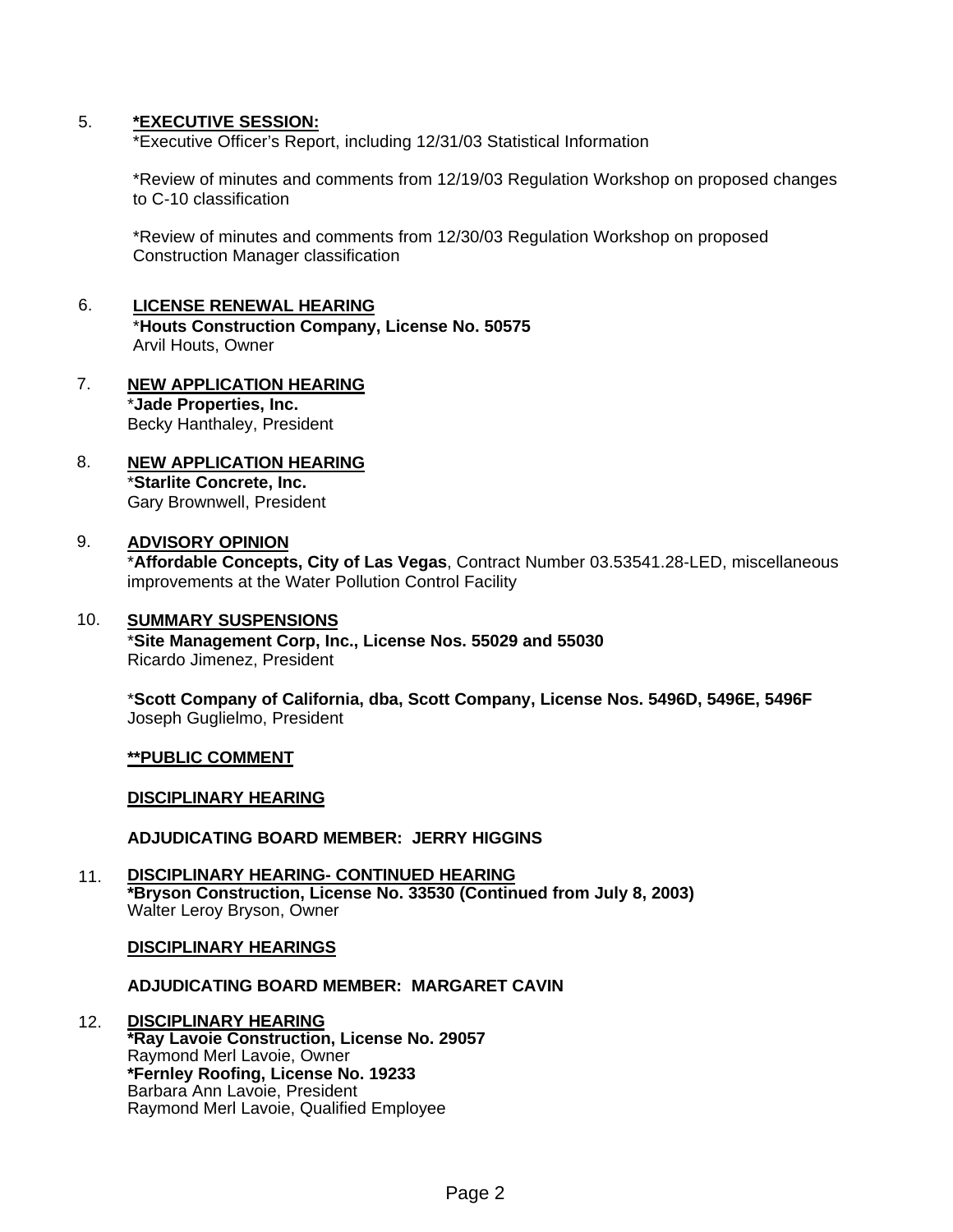- 13. **DISCIPLINARY HEARING \*Acme Systems, Inc., License No. 31011** Diane Allred McCombs, President \***Acme Systems, Inc., License No. 31594** Diane Allred McCombs, President
- 14. **DISCIPLINARY HEARING \*D W Arnold Inc., License No. 43866** Daniel William Arnold, President
- 15. **DISCIPLINARY HEARING \*Ruby Dome, Inc., License No. 14291** Stephen Paul Dorsa, Qualified Officer
	- \* Adjournment

#### **\*Denotes items on which action may occur.**

**\*\*** Under the Public Comment agenda item, members of the general public may bring matters not appearing on this agenda to the attention of the board. The board may discuss the matters, but may not act on the matters at this meeting. If the board desires, the matters may be placed on a future agenda for action. *Public Comment will be limited to 5 minutes per person at the discretion of the Chairman.*

#### **NOTICES POSTED AT THE FOLLOWING LOCATIONS**

NEVADA STATE CONTRACTORS BOARD – RENO NEVADA STATE CONTRACTORS BOARD – HENDERSON

> RENO CITY HALL WASHOE COUNTY COURT HOUSE WASHOE COUNTY LIBRARY

#### **PLEASE NOTE:**

- 1) Persons/facilities desiring copies of the board's agenda must submit their request in writing every six months.
- 2) With regard to any board meeting, it is possible that an amended notice will be published adding new items to the original agenda. Amended notices will be posted in accordance with the Open Meeting Law: however, they will not be mailed to individuals on the board's mailing list.
- 3) Members of the public who are disabled and require special accommodations or assistance at the meeting are requested to notify the board office in writing at 9670 Gateway Drive, Suite 100, Reno, NV 89521 or by calling 775-688-1141 prior to the date of the meeting.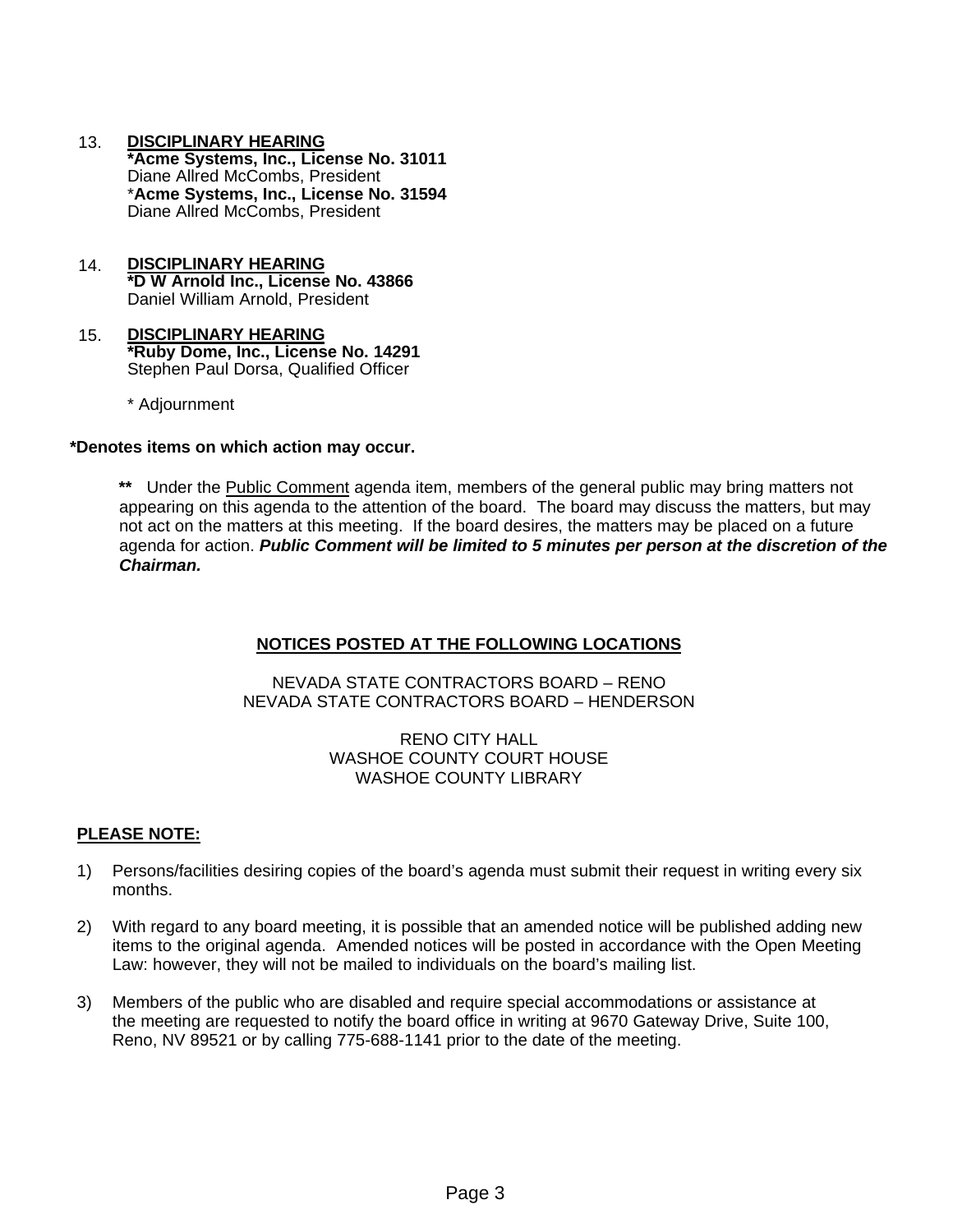RENO BOARD DECISION JANUARY 6, 2004

- 1. ACME SYSTEMS, MAX GARY MCCOMBS, PART/CMS/TRADE, (B2-RESIDENTIAL & SMALL COMMERCIAL), NEW APPLICATION
- 2. ACME SYSTEMS, MAX GARY MCCOMBS, PART/CMS/TRADE, (C-2-ELECTRICAL CONTRACTING), NEW APPLICATION
- 3. D W ARNOLD INC, 43866, DANIEL WILLIAM ARNOLD, (PR/CMS/TRADE, (B2-RESIDENTIAL & SMALL COMMERCIAL), ONE TIME RAISE IN LIMIT
- 4. CELTIC CONSTRUCTION INC, CHARLES DEAN KELLY, (PR/CMS/TRADE), (C10-LANDSCAPE CONTRACTING), NEW APPLICATION, REQUESTING WAIVER OF TRADE EXAM
- 5. GOLDEN STATE CONSTRUCTION, 34423, LOUIS CARMEN FERRANTE, (OW/CMS/TRADE, (B2-RESIDENTIAL & SMALL COMMERCIAL), RAISE IN LIMIT
- 6. R J HAVENER CONSTRUCTION INC, ROBERT JAMES HAVENER, PRES/CMS/TRADE, (B2-RESIDENTIAL & SMALL COMMERCIAL), NEW APPLICATION, RECONSIDERATION BOND AMOUNT
- 7. JOBS PEAK PROJECT SERVICES LLC, CHRISTOPHER SHEERIN, MGR/CMS/TRADE, (B2-RESIDENTIAL & SMALL COMMERCIAL), NEW APPLICATION, LIMIT RECONSIDERATION
- 8. POWERCOMM SOLUTIONS INC, 51450, PATRICK MICHAEL PEARE, (PR/CMS/TRADE, (C-2-ELECTRICAL CONTRACTING), RAISE IN LIMIT, RECONSIDERATION
- 9. R D SWOPE CONSTRUCTION, RONNIE DALE SWOPE, (OW/CMS/TRADE), (B2-RESIDENTIAL & SMALL COMMERCIAL), NEW APPLICATION
- 10. R D SWOPE CONSTRUCTION, RONNIE DALE SWOPE, (OW/CMS/TRADE), (C-3-CARPENTRY), NEW APPLICATION
- 11. R D SWOPE CONSTRUCTION, RONNIE DALE SWOPE, (OW/CMS/TRADE), (C-5-CONCRETE CONTRACTING), NEW APPLICATION
- 12. REECE STAIR OF NEVADA INC, ROBERT SCOTT REECE, (PR/TRADE); LANETTE MARIE REECE, (ST/CMS), (C-3C-CABINETS & MILLWORK), NEW APPLICATION, REQUESTING WAIVER OF TRADE EXAM
- 13. SAN SEBASTIAN CONSTRUCTION MANAGEMENT & CONSULTIN\*, MICHAEL HESTER HOLMES, MG/CMS/TRADE, (B-GENERAL BUILDING), NEW APPLICATION, BOARD **DECISION**
- 14. THOMASON MECHANICAL CORPORATION, THOMAS EDWARD ERWIN, PRES; ARLAN LEE HAWTHORNE, (QE/CMS/TRADE), (C-7B-ESCALATOR & CONVEYOR), NEW APPLICATION, RECONSIDERATION OF WAIVER OF TRADE EXAM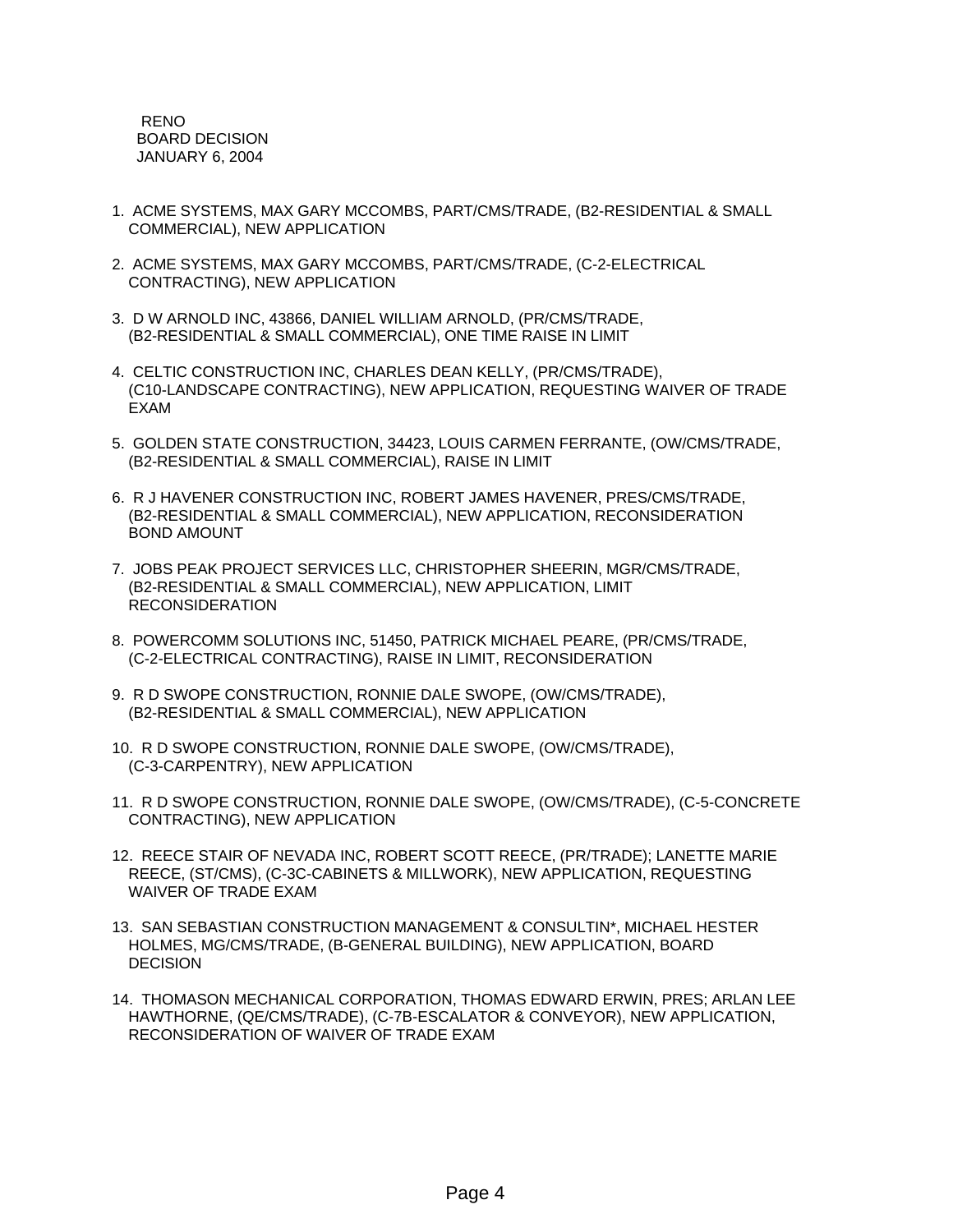RENO NEW APPLICATIONS JANUARY 6, 2004

- 15. A LIVEWIRE, BRYON KEITH KISH, OWN/CMS/TRADE, (C-2-ELECTRICAL CONTRACTING), NEW APPLICATION
- 16. AKERMAN CONSTRUCTION CO INC, BENJAMIN LEE MCDONALD, QE/CMS/TRADE, (A12,15,19-EXCAVATING, GRADING, TRENCHING & SURFACING; SEWERS, DRAINS & PIPES; PIPELINE & CONDUITS), NEW APPLICATION
- 17. ASSOCIATED BRIGHAM CONTRACTORS INC, MICHAEL JOHN BRADSHAW, PR/CMS/TRADE, (A-GENERAL ENGINEERING), NEW APPLICATION
- 18. BLACK PINE CONSTRUCTION LTD, MARK BRENDAN TURNER, MANAGER; SEAN PATRICK RICHARDS, MANAGER; SEAN PATRICK RICHARDS, MG/CMS/TRD, (A7,15,19A-EXCAVATING & GRADING SEWERS, DRAINS & PIPES; PIPELINE & CONDUITS FOR WATER), NEW APPLICATION
- 19. CONVENTION ELECTRICAL SERVICES INC, RUDOLPH JOSEPH ORITZ, PRES/CMS/TRADE, (C-2-ELECTRICAL CONTRACTING), NEW APPLICATION, NAME SIMILARITY
- 20. DREAM CREATIONS, GARY ROY LEHRER, PRES; ROBIN LEE LEHRER, (TR/CMS); LARRY KIM TROYAN, (QE/CMS/TRADE), (B2-RESIDENTIAL & SMALL COMMERCIAL), NEW APPLICATION, NAME SIMILARITY
- 21. EXTREME FIRE PROTECTION, WESLEY GORDEN MOFFITT, OWN; WESLEY GORDEN MOFFITT, OWN/CMS/TRD, (C41A-AUTOMATIC FIRE SPRINKLERS), NEW APPLICATION
- 22. GILLESPIE PRUDHON & ASSOCIATES INC, E ROBIN SMYTH, (PR/CMS/TRADE); DENNIS ALLAN COX, (QE/CMS/TRADE), (C2-ELECTRICAL), NEW APPLICATION
- 23. HARANSSON MASONRY, MICHAEL P HAKANSSON, PRES; MICHAEL P HAKANSSON, PRES/CMS/TRD, (C18-MASONRY), NEW APPLICATION
- 24. JOHN HINDS COMPANY, JOHN CHARLES HINDS, (OW/CMS/TRADE), (B2-RESIDENTIAL & SMALL COMMERCIAL), NEW APPLICATION
- 25. LUWA U S A INC, THOMAS FREDRICK PATTON, VP; WILLIAM WESLEY JOHNSON, QE/CMS/TRADE, (B-GENERAL BUILDING), NEW APPLICATION
- 26. KEITH PETERSON, KEITH ROY PETERSON, OWN/CMS/TRADE, (A7,13-EXCAVATING & GRADING; WRECKING BUILDINGS), NEW APPLICATION
- 27. CHUCK PRATT CONSTRUCTION, CHARLES OTIS PRATT III, OW/CMS/TRD, (B2-RESIDENTIAL & SMALL COMMERCIAL), NEW APPLICATION
- 28. RICHARD ROWAN, RICHARD CHARLES ROWAN, (OW/CMS/TRADE, (B2,3-RESIDENTIAL & SMALL COMMERCIAL; SPECULATIVE BUILDING), NEW APPLICATION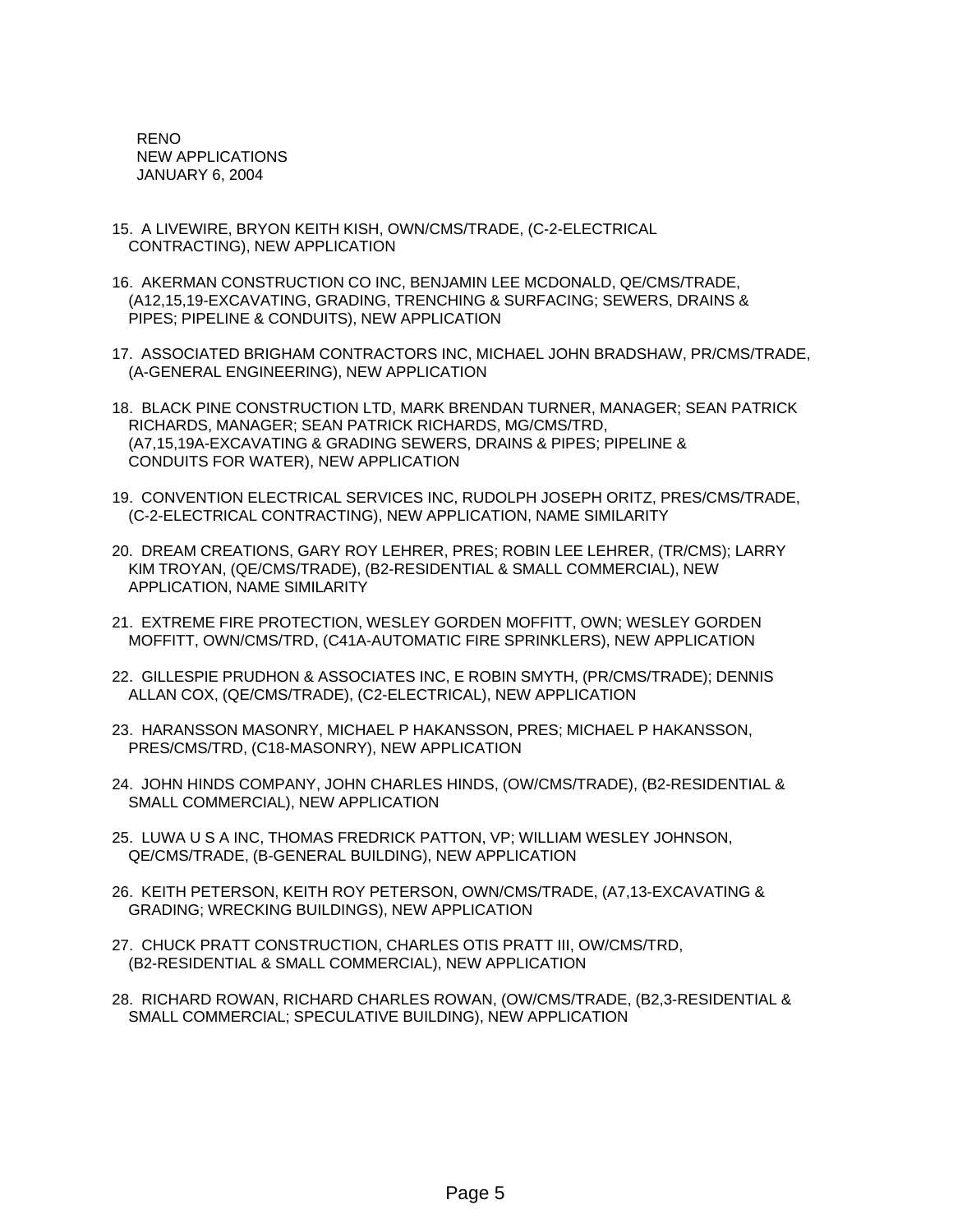RENO NEW APPLICATIONS JANUARY 6, 2004

- 29. RALPH ROWE, RALPH ANTHONY ROWE, OWNER/CMS/TRADE, (C-1D-PLUMBING), NEW APPLICATION
- 30. SILVER MEADOWS LANDSCAPING INC, DAVID SCOTT MICONE, PRES/CMS; RALPH DANIEL MICONE, VP/TRADE, (C10-LANDSCAPE CONTRACTING), NEW APPLICATION
- 31. WESTERN STATES MECHANICAL INC, EDWIN E BALLARD, (PR/CMS/TRADE), (C-1-PLUMBING & HEATING), NEW APPLICATION, NAME SIMILARITY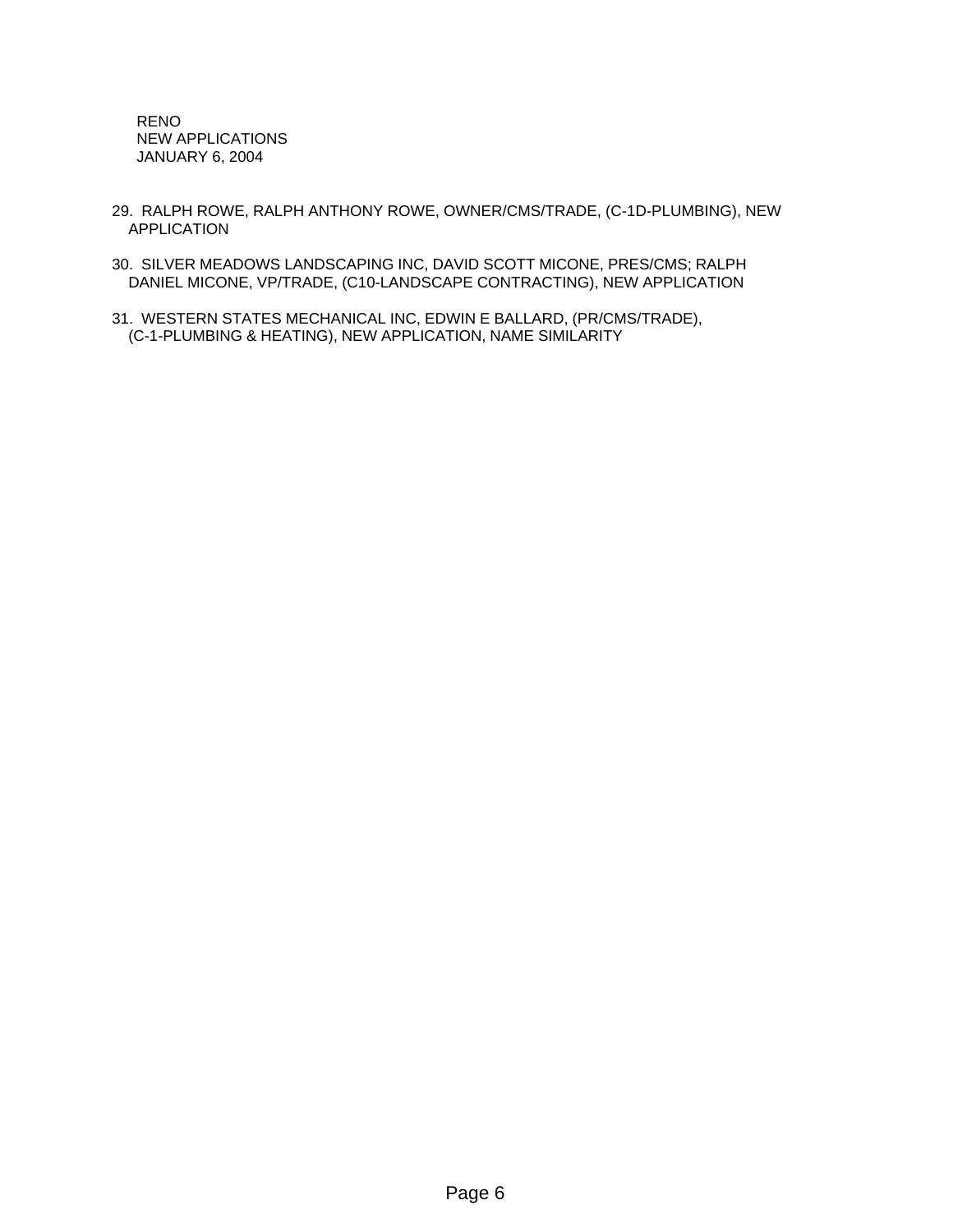RENO LICENSE CHANGES JANUARY 6, 2004

- 32. AMERICAN ELECTRIC AND LIGHTING DESIGNS, 37566, DAVID CAMPBELL CANN, (OW/CMS/TRADE), (C-2-ELECTRICAL CONTRACTING), REACTIVATION
- 33. CRYSTAL CONSTRUCTION & DEVELOPMENT COMPANY, 29973, VICTOR DONALD O'GORMAN, PRES; DONALD VICTOR O'GORMAN, (ST/CMS/TRAD, (B2-RESIDENTIAL & SMALL COMMERCIAL), RAISE IN LIMIT
- 34. L E R SPECIALTY CONTRACTORS INC, 53282, LEE EDWIN RENNER, PRES; THOMAS TORREY JOSEPHS, (QE/CMS/TRADE, (A12,21,22-EXCAVATE GRADE TRENCH SURFACE; FENCING & GUARDRAILS; UNCLASSIFIED (EXCAVATE GRADE TRENCH SURFACE A-22 DESIGNATED TENNIS COURT & RUNNING)), RAISE IN LIMIT
- 35. OASIS AIR CONDITIONING HEATING AND SHEET METAL, 15157A, BILL LENEAR GOINGS, (PR/CMS/TRADE); JEFF LENEAR GOINGS, (VP/CMS/TRADE); ROBB ALLEN GOINGS, (SE/CMS/TRADE), (C21B-AIR CONDITIONING), RAISE IN LIMIT
- 36. PINECREST CONSTRUCTION & DEVELOPMENT CO, 33629A, CHARLES PATRICK PINJUV, (PR/CMS/TRAD, (B2-RESIDENTIAL & SMALL COMMERCIAL), RAISE IN LIMIT
- 37. S C B CONSTRUCTION, 51147, STEPHEN COLIN BROWN, (OW/CMS/TRADE), (B2-RESIDENTIAL & SMALL COMMERCIAL), RAISE IN LIMIT
- 38. SIEMENS BUILDING TECHNOLOGIES INC, 48487, STANLEY KUNKA, PRES; BRUCE GREGORY BECKER, (QE/CMS/TRADE), (C41C-FIRE ALARMS), OFFICER CHANGE
- 39. SIEMENS BUILDING TECHNOLOGIES INC, 48488, STANLEY KUNKA, PRES; BRUCE BECKER, (QE/CMS/TRADE), (C40-TEMPERATURE CONTROLS (C40 IS DESIGNATED FOR TEMPERATURE CONTROLS)), OFFICER CHANGE
- 40. SIEMENS BUILDING TECHNOLOGIES INC, 52938, STANLEY MICHAEL KUNKA, PRES; BRUCE GREGORY BECKER, (QE/CMS/TRADE), (C21D-MAINTENANCE), OFFICER CHANGE
- 41. SIEMENS BUILDING TECHNOLOGIES INC, 53986, STANLEY MICHAEL KUNKA, PRES; KEVIN JOEL BEARCE, (QE/CMS/TRADE), (B-GENERAL BUILDING), OFFICER CHANGE, WITH RENEWAL
- 42. SIEMENS BUILDING TECHNOLOGIES INC, 49201, STANLEY KUNKA, PRES; JAMES AVANZINO, (QE/CMS/TRADE), (C-2C,E-FIRE DETECTION; SIGNAL SYSTEMS), OFFICER CHANGE, WITH RENEWAL
- 43. SIERRA SIGNATURE HOMES LLC, 55956, DOUGLAS CRAIG EGSTROM, (MG), (B-GENERAL BUILDING), RAISE IN LIMIT
- 44. TOTAL LAWN AND LANDSCAPE, 45487, RODGER ELLIOTT LUCAS, (OW/CMS/TRADE), (C10-LANDSCAPE CONTRACTING), RAISE IN LIMIT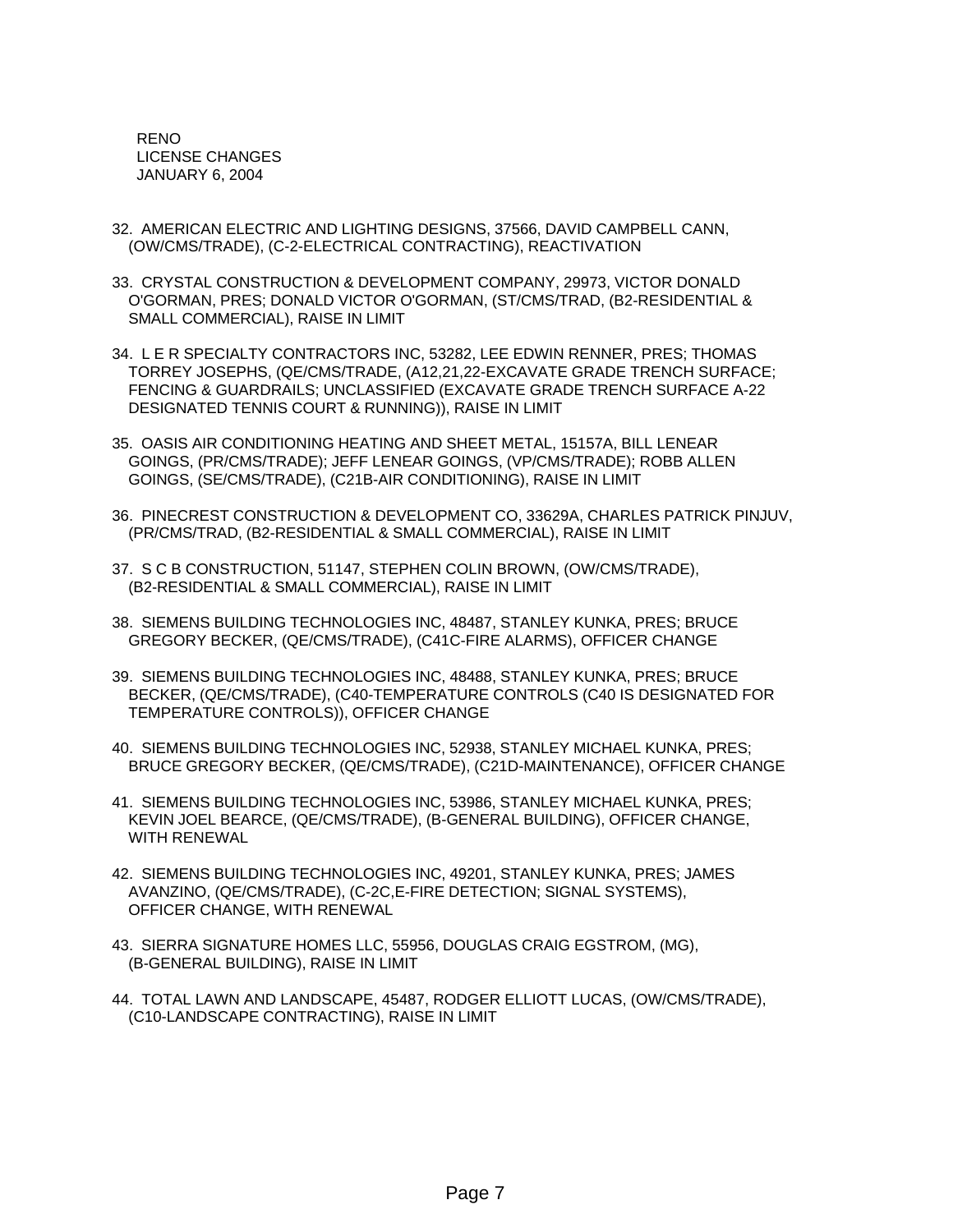LAS VEGAS BOARD DECISION JANUARY 6, 2004

- 45. A M B CONSTRUCTION INC, ANTHONY MICHAEL BENELL, PRES; ANTHONY MICHAEL BENELL, (PR/CMS/TRAD, (B2-RESIDENTIAL & SMALL COMMERCIAL), NEW APPLICATION
- 46. BEALCO GLASS & MIRROR, ERIC G BEAL, OWN; ERIC G BEAL, OWN/CMS/TRADE, (C-8-GLASS & GLAZING), NEW APPLICATION, - NAME SIMILARITY
- 47. BEN BOLZ MASONRY INC, 7427A, DENNIS R BOLZ, SECT; BEN BOLZ, PRES/CMS/TRADE; (DECEASED 09/01/2003), (C18-MASONRY), 90 DAY EXTENSION
- 48. C & W DIVING SERVICES INC, FREDERICK WINSTON WEST, PRES, (A-GENERAL ENGINEERING), NEW APPLICATION, /REQUESTS WAIVER OF 30 DAY PERIOD/BOARD DECISION
- 49. C S I SIGNS & SALES LLC, 53313, RONALD THOMAS WALKER, MEMBER; RONALD THOMAS WALKER, (ME/CMS/TRADE), (C-6-ERECTING SIGNS), ONE TIME RAISE IN LIMIT
- 50. CALIFORNIA DESIGN AND CONSTRUCTION LLC, 48146, SCOTT GORDON STOFFER, MANAGER; JAMES EDWARD MERRITT, MEMBER; WILLIAM RAGLAND, MEMBER; SCOTT STOFFER MG/QO; (RESIGNED 7/28/03), (B2-RESIDENTIAL & SMALL COMMERCIAL), VOLUNTARY SURRENDER
- 51. CHABOT INC, GARY C BUTTS, PRES; GARY C BUTTS, PRES/CMS/TRADE, (B2-RESIDENTIAL & SMALL COMMERCIAL), NEW APPLICATION, - REQUESTING WAIVER
- 52. CONSTRUCTION SYSTEMS, RICK A RISCOL, PARTNER; MADALEINE RISCOL, PARTNER; MADALEINE RISCOL, PART/CMS; RICK A RISCOL, PART/TRADE, (B2-RESIDENTIAL & SMALL COMMERCIAL), NEW APPLICATION
- 53. CORSAIR CONVEYOR CORP, 43590, BRITTAN HUGH ALLEN, PRES; BRITTAN HUGH ALLEN, (PR/CMS/TRADE), (C-7B,D-ESCALATOR & CONVEYOR; MOVING WALKWAY), ONE TIME RAISE IN LIMIT
- 54. HIGH COUNTRY ELECTRIC INC, CRYSTAL COLLEEN RAY, PRES; DAVID EDWARD TANNER, ST; ROBERT ELTON RAY, VP/CMS/TRADE, (C-2-ELECTRICAL CONTRACTING), NEW APPLICATION, - NAME SIMILARITY
- 55. IDEAL ELECTRICAL CONTRACTING INC, 52151A, RONALD MADRUGA, PRES; RONALD MADRUGA, (PR/CMS/TRADE), (C-2-ELECTRICAL CONTRACTING), NAME SIMILARITY, BOARD DECISION
- 56. KAJIMA CONSTRUCTION SERVICES INC, 43379, ROBERT L WUND, VP; THOMAS J WHITE, (QE/CMS/TRADE); (RESIGNED 8/15/03), (B-GENERAL BUILDING), OFFICER CHANGE
- 57. KEN KESSLER ROOFING, 26044, KENNETH ELDON KESSLER, OWN; KENNETH ELDON KESSLER, (OW/CMS/TRADE, (C15A-ROOFING), REACTIVATE INACTIVE STATUS LIC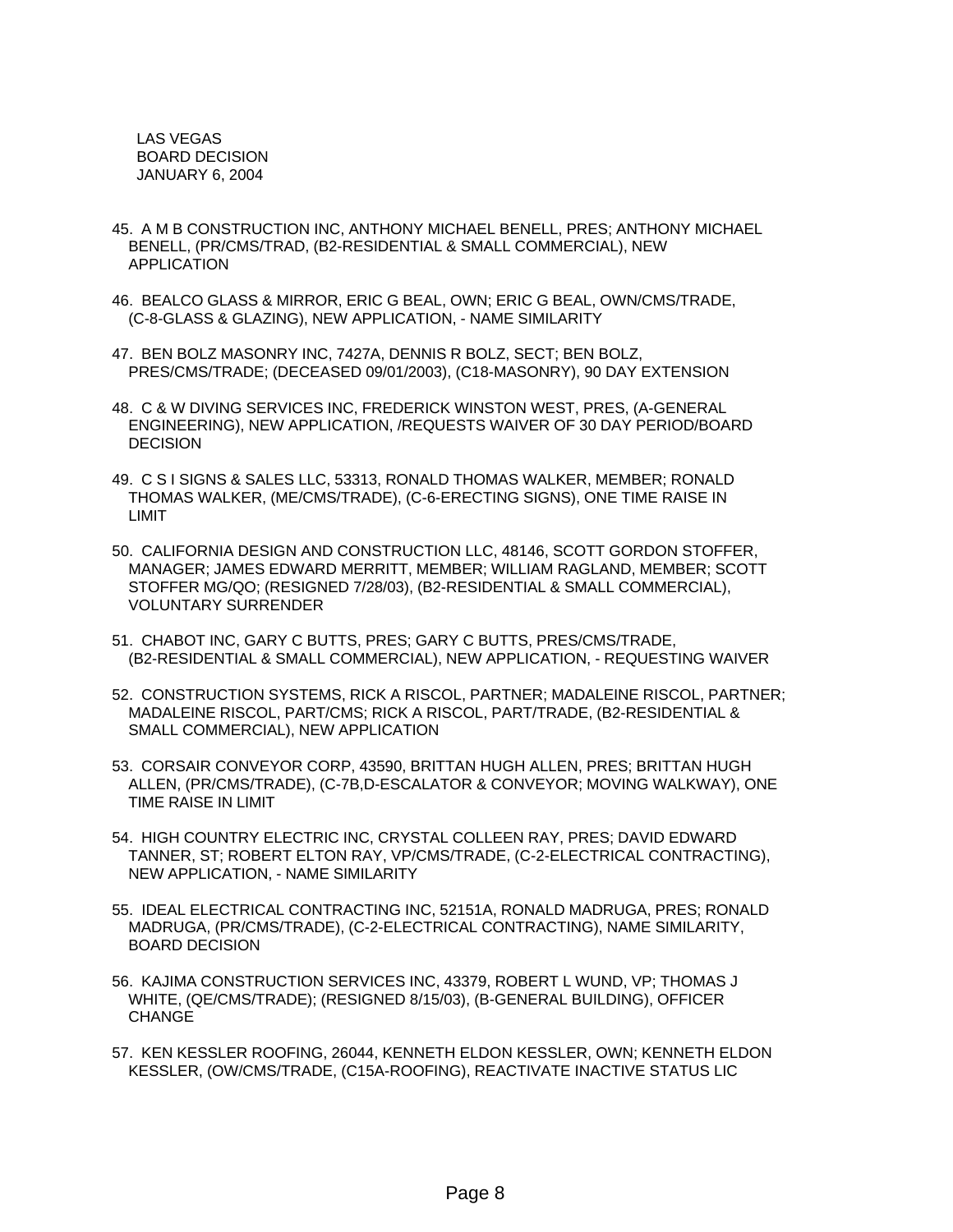LAS VEGAS BOARD DECISION JANUARY 6, 2004

- 58. MOUNTAIN AMERICA TILE INC, JOHN H KNAPHUS, COB; RUSSELL D KNAPHUS, PRES; JOHN H KNAPHUS, COB/CMS/TRADE, (C20-TILING), NEW APPLICATION
- 59. PAINTING BY RANDY PINNELL, 45052, RANDALL C PINNELL, OWN; RANDALL C PINNELL, (OW/CMS/TRADE), (C-4A-PAINTING), BOND CANCELLATION
- 60. R & L INDUSTRIES LLC, ROBERT L KLAPPERICK, MEMBER; PATRICIA A KLAPPERICK, MEMBER; ROBERT L KLAPPERICK, (ME/CMS/TRADE), (A10A,12,22-RESIDENTIAL POOLS; EXCAVATE GRADE TRENCH SURFACE; A-22 DESIGNATED FOR WATERFALLS), NEW APPLICATION , - BOARD DECISION (BOND ONLY)
- 61. R & L INDUSTRIES LLC, ROBERT L KLAPPERICK, MEMBER; PATRICIA A KLAPPERICK, MEMBER; ROBERT L KLAPPERICK, (ME/CMS/TRADE), (C14C-ORNAMENTAL METAL), NEW APPLICATION
- 62. SECURITY ALARM MONITORING SERVICES INC, MARTIN JAY POLLINGER, PRES; ANGEL JAVIER YUMART, (QE/CMS/TRADE), (C-2C,E FIRE DECTECTION; SIGNAL SYSTEMS), NEW APPLICATION
- 63. SERENITY LANDSCAPE AND DESIGN INC, 56260, LARRY EUGENE FERGUSON, PRES; TIMOTHY ARTHUR STACEY, SCTR; BENNIE G NOORDAM, QE/CMS/TRADE, (C10-LANDSCAPE CONTRACTING), 90 DAY EXTENSION, -BOARD DECISION
- 64. SILVER STATE PAINTING, WILLIAM A J MOYER, OWN; WILLIAM A J MOYER, OWN/CMS/TRADE, (C-4A-PAINTING), NEW APPLICATION
- 65. STEEL SOLUTIONS INC, 52226, MICHAEL PATRICK DESKIN, PRES; ELTON B BLANCHARD, PRES/CMS/TRADE; (RESIGNED 08/15/2003), (C-4-PAINTING & DECORATING), 90 DAY EXTENSION
- 66. UNDERGROUND CONSTRUCTION CO INC, 5449, LYNN EDWIN BARR, PRES; LYNN E BARR, PRES/CMS/TRADE, (A-GENERAL ENGINEERING), ADDITIONAL QUALIFIER, -REQUESTING WAIVER OF EXAMS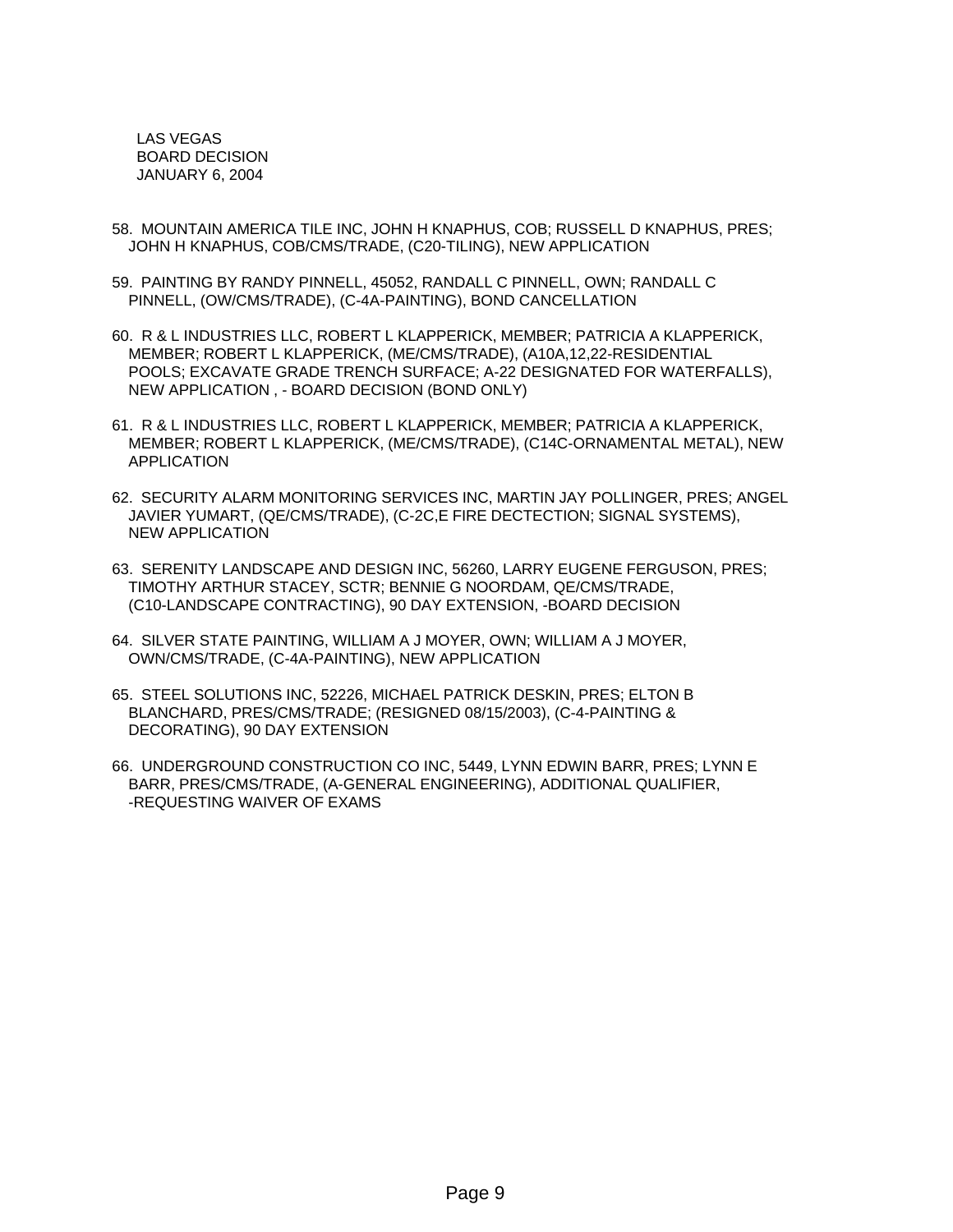LAS VEGAS NEW APPLICATIONS JANUARY 6, 2004

- 67. A RE LEAF INC, DEEJAY C EVANS, PRES; DEEJAY C EVANS, PRES/CMS/TRADE, (C10-LANDSCAPE CONTRACTING), NEW APPLICATION
- 68. A C Q LANDSCAPE DESIGN & CONSTRUCTION, DANIEL ALAN HORD, OWN; JOSEPH ROBERT MARSELLA, QE/CMS/TRADE, (C10A,B-LANDSCAPING; LANDSCAPE IRRIGATION), NEW APPLICATION
- 69. A K N DEVELOPMENT LLC, ANTHONY GENNARO, MG; JOHN M VACCARO, MG; JOHN M VACCARO, MG/CMS; ANTHONY GENNARO, MG/TRADE, (B-GENERAL BUILDING), NEW APPLICATION
- 70. ABSOLUTE ZERO MECHANICAL SERVICES, RIC YURIAR, PRES, (C21-REFRIGERATION & AIR CONDITIONING), NEW APPLICATION, - NAME SIMILARITY
- 71. AMAZON MASONRY INC, TIMOTHY E BROOKS, PRES; RICK ROCHE, SECT; TIMOTHY E BROOKS, PR/CMS/TRADE, (C-1D-PLUMBING), NEW APPLICATION
- 72. AMAZON MASONRY INC, TIMOTHY E BROOKS, PRES; RICK ROCHE, SECT; TIMOTHY E BROOKS, PR/CMS; RICK ROCHE, SE/TRADE, (C18-MASONRY), NEW APPLICATION
- 73. AMAZON MASONRY INC, TIMOTHY E BROOKS, PRES; RICK ROCHE, SECT; TIMOTHY E BROOKS, PR/CMS; CHARLES R NORTON, QE/TRADE, (A12,13,15,19,22-EXCAVATE GRADE TRENCH SURFACE; WRECKING BUILDINGS; SEWERS, DRAINS & PIPES; PIPELINE & CONDUITS; ARTIFICIAL ROCK WORK), NEW APPLICATION
- 74. AMERICON COMPANIES INC, BILLY GENE MCKOWN, PRES; BILLY GENE MCKOWN, (PR/CMS); RAUL GARCIA-RUIZ, (QE/TRADE), (C10A,B-LANDSCAPING; LANDSCAPE IRRIGATION), NEW APPLICATION
- 75. ASSOCIATED UNDERWATER SERVICES INC, ROGER M ROULEAU, PRES; KERRY J DONOHUE, VP/CMS/TRADE, (A-22-DESIGNATED FOR UNDERWATER TUNNELING & PIPING), NEW APPLICATION
- 76. AVANTE GARDE PROFESSIONAL ART STUDIOS, ANDREW ADAM LOVE, PART; HEATHER MAUGHAN LOVE, PART; HEATHER MAUGHAN LOVE, PART/CMS; ANDREW ADAM LOVE, PART/TRADE, (C-4A,B-PAINTING; WALLCOVERINGS), NEW APPLICATION
- 77. B W ROOFING, WALTER BANOVIC, OWN; WALTER BANOVIC, OWN/CMS/TRADE, (C15A-ROOFING), NEW APPLICATION
- 78. BEST RATE AIR, JOHN PAUL BARDENHAGEN, GPART; DONALD GLENN ORDIWAY, GPART; JOHN PAUL BARDENHAGEN, GP/CMS/TRADE, (C21B-AIR CONDITIONING), NEW APPLICATION
- 79. C T Y ELECTRICAL HEATING & AIR CONDITIONING, VAHE AVEDIS AVEDISIAN, PRES; JEROME ROBERTS, (QE/CMS); WILLIAM RICHARD BLOOM, (QE/TRADE), (C21B-AIR CONDITIONING), NEW APPLICATION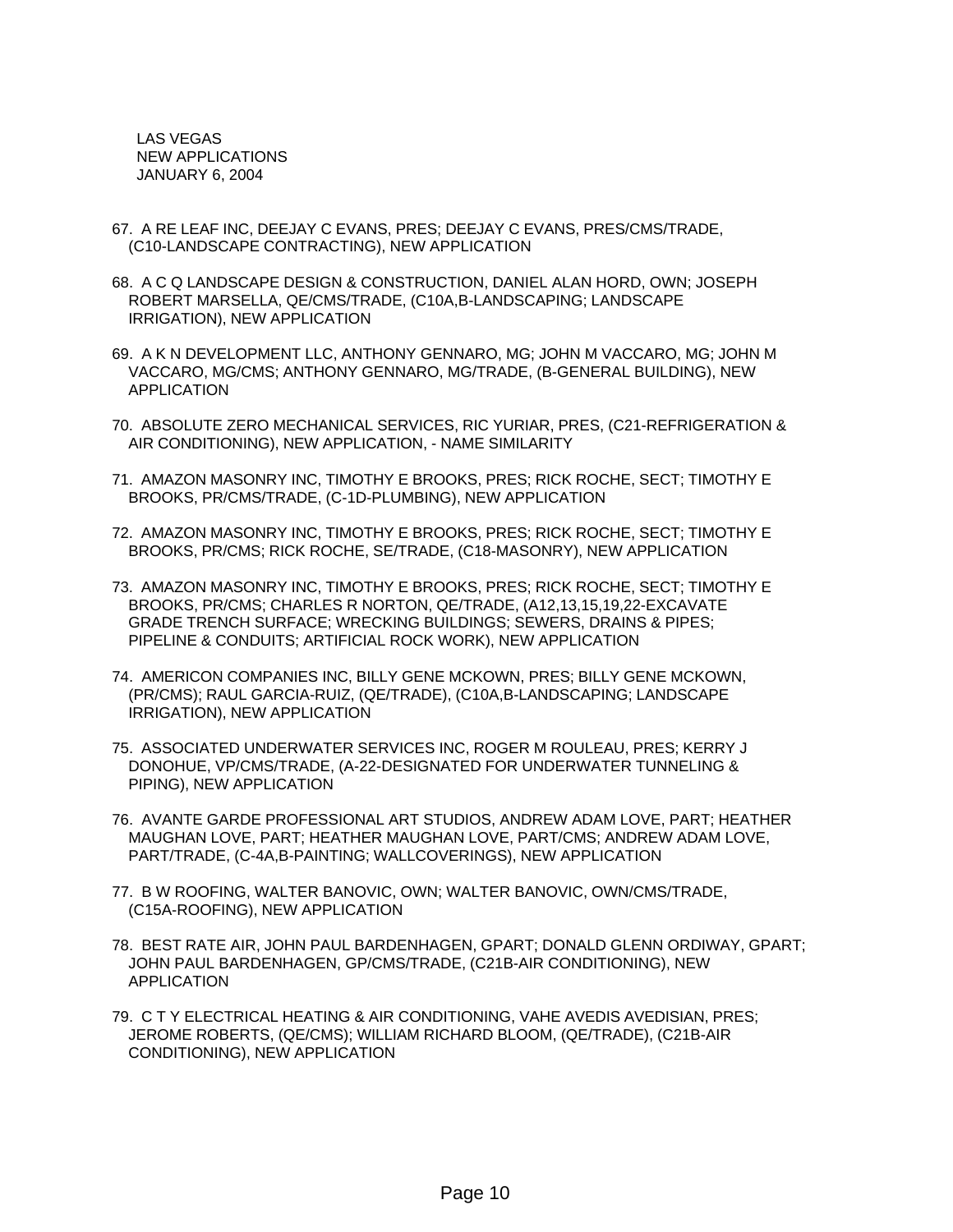LAS VEGAS NEW APPLICATIONS JANUARY 6, 2004

- 80. CATELLO TILE MAINTENANCE SERVICES INC, JOSEPH VINCENT CATELLO, PRES, (C19-INSTALL TERRAZZO & MARBLE), NEW APPLICATION
- 81. D R I RESIDENTIAL CORPORATION NEVADA, THOMAS MICHAEL KILEY, PRES; TIMOTHY MICHAEL DAVEY, (QE/CMS/TRADE, (C15-ROOFING & SIDING), NEW APPLICATION
- 82. HARACIO DELATORRE, HORACIO N DELATORRE, OWN; HORACIO N DELATORRE, OWN/CMS/TRADE, (C24-ERECTING SCAFFOLDS & BLEACHERS), NEW APPLICATION
- 83. DESERT EAGLE FLOORING, FRYE & ASSOCIATES, INC. DBA, NOELLE A FRYE, PRES; KRIS DAVID FRYE, TREAS; KRIS DAVID FRYE, (TR/CMS/TRADE), (C20-TILING), NEW APPLICATION
- 84. DESERT HOME ELECTRIC INC, CHARLES DAVID BRANTLEY, PRES; STEPHEN PAUL RALEIGH, SR/CMS/TRADE, (C-2-ELECTRICAL CONTRACTING), NEW APPLICATION
- 85. EASYFLOW PLUMBING, MARK L IPPOLITI, OWN; MARK L IPPOLITI, OWN/CMS/TRADE, (C-1-PLUMBING & HEATING), NEW APPLICATION
- 86. ELEGANT LANDSCAPING INC, SAM G ZAINO JR, PRES; SAM G ZAINO JR, PRES/CMS/TRADE, (C10-LANDSCAPE CONTRACTING), NEW APPLICATION
- 87. EXECUTIVE COATINGS INC, DARROW E ROGERS, PRES; DARROW E ROGERS, PRES/CMS/TRADE, (C-3-CARPENTRY), NEW APPLICATION
- 88. EXECUTIVE COATINGS INC, DARROW E ROGERS, PRES; DARROW E ROGERS, PRES/CMS/TRADE, (C-4-PAINTING & DECORATING), NEW APPLICATION
- 89. FABRICE, LLC, FABRICE ELIE CHARBONNEAU, ME, (C-4A-PAINTING), NEW APPLICATION, - RECONSIDERATION
- 90. GEN X CONSTRUCTION, GEN X INC, DBA, MARK J BREUER, PRES; MARK J BREUER, PRES/CMS/TRADE, (C-3-CARPENTRY), NEW APPLICATION
- 91. HAZLEWOOD WELDING, RONALD WAYNE HAZLEWOOD, OWN; STONY LEE HAZLEWOOD, (QE/CMS/TRADE), (C14B,C;STRUCTURAL STEEL, ORNAMENTAL METAL.), NEW APPLICATION
- 92. HOLLY HEATING & A/C LLC, MARVIN E GREENE, MG/ME; MARVIN E GREENE, MG/ME/CMS/TRADE, (C21A,B-REFRIGERATION; AIR CONDITIONING), NEW APPLICATION
- 93. J E M S PLUMBING, JACK D POST, OWN; JACK D POST, OWN/CMS/TRADE, (C-1D-PLUMBING), NEW APPLICATION
- 94. K K L REFRIGERATION INC, TOM WILLIAM THEIN, PRES, (C21-REFRIGERATION & AIR CONDITIONING), NEW APPLICATION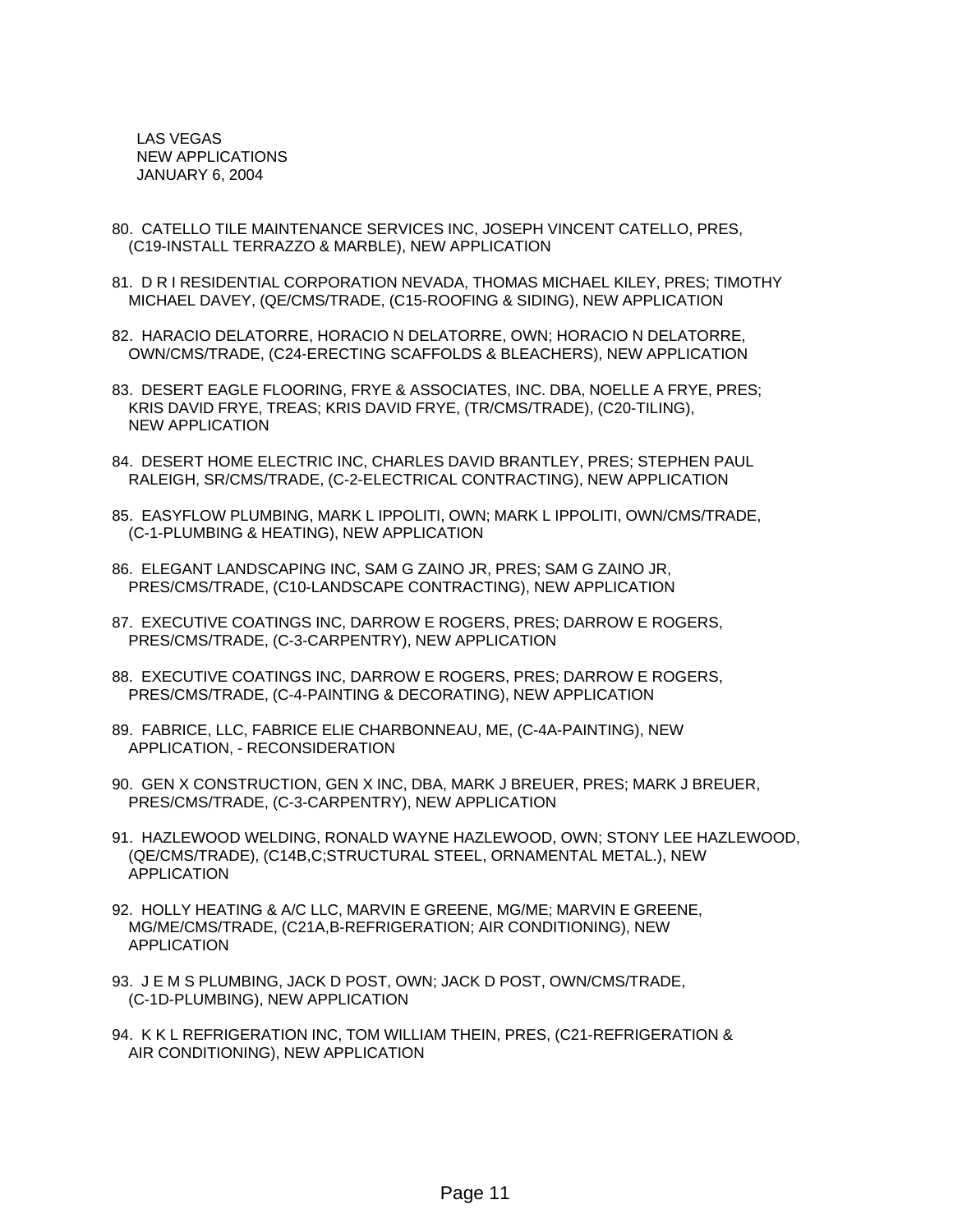LAS VEGAS NEW APPLICATIONS JANUARY 6, 2004

- 95. L J MECHANICAL & DESIGN, GERRY V MAYOYO, OWN; GERRY V MAYOYO, (OW/CMS/TRADE), (C21-REFRIGERATION & AIR CONDITIONING), NEW APPLICATION
- 96. LYLE B'S DEVELOPMENT, LYLE EDWARD BRENNAN, PRES; KIRT HANS KLAHOLZ, VP; KIRT HANS KLAHOLZ, (VP/CMS/TRADE), (B-GENERAL BUILDING), NEW APPLICATION
- 97. M 3 DEVELOPMENT & CONSTRUCTION INC, FRANKO JIOVONNI MARRETTI III, PRES, (B2-RESIDENTIAL & SMALL COMMERCIAL), NEW APPLICATION
- 98. MERCON INC, JEFFERY TODD MOERER, PRES, (A7-EXCAVATING & GRADING), NEW APPLICATION, - NAME SIMILARITY
- 99. N D L GROUP INC, NATHAN J SCHWEIGART, PRES; LISA A SCHWEIGART, SCTR/CMS; NATHAN J SCHWEIGART, PRES/TRADE, (B2-RESIDENTIAL & SMALL COMMERCIAL), NEW APPLICATION
- 100. NEW CASTLE CUSTOM HOMES, SANDY JOE SOWA, OWN; SANDY JOE SOWA, (OW/CMS/TRADE), (B2-RESIDENTIAL & SMALL COMMERCIAL), NEW APPLICATION
- 101. SPECTRUM CONTRACTING INC, DANIEL J LOEFFLAD, PRES; DANIEL J LOEFFLAD, PRES/CMS/TRADE, (B-GENERAL BUILDING), NEW APPLICATION
- 102. STRATFORD HILL CONSTRUCTION INC, JOEL ALEXANDER COFFMAN, PRES, (C-3-CARPENTRY), NEW APPLICATION
- 103. TREX COOLING TOWER INC, CAROL V BURGESS, PRES; REX A VANWAGONER, SCTR/CMS/TRADE, (C-1-PLUMBING & HEATING), NEW APPLICATION
- 104. WALL UNITS ETC, L'EM & S, INC., DBA, SCOTT E SCHULZ, PRES; SCOTT E SCHULZ, PRES/CMS/TRADE, (C-3C-CABINETS & MILLWORK), NEW APPLICATION
- 105. WHITE WING PRODUCTION INC, KENNETH LESSARD, PRES; KENNETH LESSARD, (PR/CMS); JOHN LOPEZ, (QE/TRADE), (C-2-ELECTRICAL CONTRACTING), NEW APPLICATION
- 106. WRICH ELECTRICAL, DAVE J WRICH, OWN; DAVE J WRICH, OWN/CMS/TRADE, (C-2-ELECTRICAL CONTRACTING), NEW APPLICATION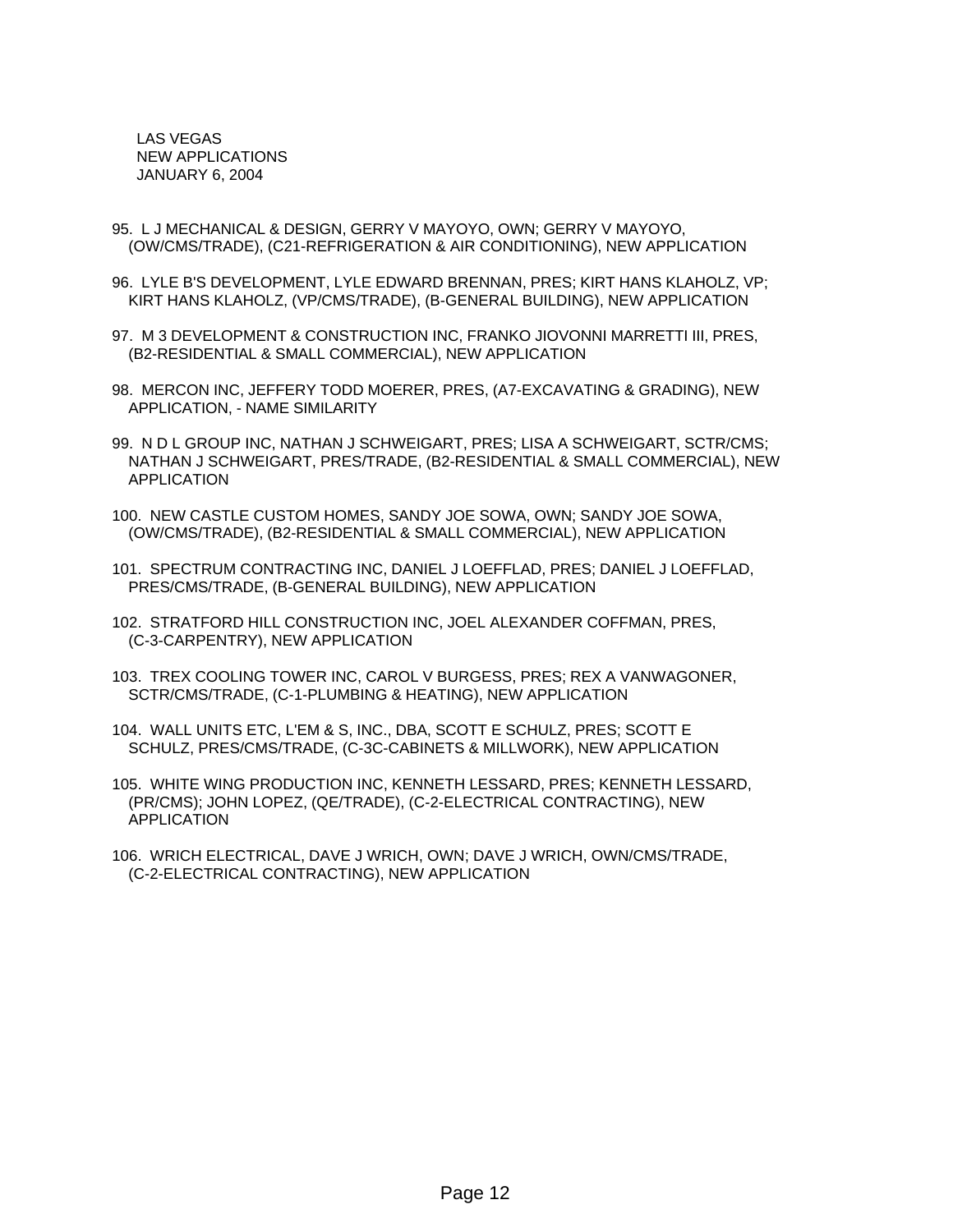LAS VEGAS LICENSE CHANGES JANUARY 6, 2004

- 107. ABES PLUMBING, ANYTIME PLUMBING INC DBA, 50360, HAROLD GEORGE JESTER, PRES; RICHARD B JUSTICE, (QE/CMS/TRADE), (C-1-PLUMBING & HEATING), ADDITIONAL QUALIFIER
- 108. ACCENT AWNINGS CO, R K MARKETING CO INC, 51012, KARL MAXIME DESMARAIS, PRES; RICHARD L STEWART, (VP/CMS/TRADE), (C14I-AWNINGS), F/S ON RENEWAL
- 109. \*ANTHEM COUNTRY CLUB, 46332, CHRISTOPHER HAINES, VP; PAUL BRUCE TORBLAA, (QE/CMS/TRADE); (RESIGNED 12/31/2003), (B2-RESIDENTIAL & SMALL COMMERCIAL), 90 DAY EXTENSION
- 110. ANYTIME PLUMBING INC, 23771, HAROLD GEORGE JESTER, PRES; RICHARD B JUSTICE, (QE/CMS/TRADE), (C-1-PLUMBING & HEATING), ADDITIONAL QUALIFIER
- 111. ARFA CONTRACTING CO INC, 43677, BARRY STEVEN ARFA, PRES; FRANK CINCOTTO, (QE/CMS/TRADE), (B-GENERAL BUILDING), ADDITIONAL QUALIFIER
- 112. ARFA CONTRACTING CO INC, 47111, BARRY STEVEN ARFA, PRES; FRANK CINCOTTO, (QE/CMS/TRADE), (C-3-CARPENTRY), ADDITIONAL QUALIFIER
- 113. ARTISTIC ESTATES INC, 56097, MATTHEW JON KLINKENBORG, PRES; JEFFRY E WADE, VP/CMS/TRADE; (RESIGNED 12/01/2003), (B2-RESIDENTIAL & SMALL COMMERCIAL), 90 DAY EXTENSION
- 114. \*BLUE DOT SERVICES COMPANY OF NEVADA, 51326, HAROLD GEORGE JESTER, PRES; RICHARD B JUSTICE, (QE/CMS/TRADE), (C-1-PLUMBING & HEATING), ADDITIONAL **QUALIFIER**
- 115. C M A CONSULTING, 53133, OMAR JUNIOR HINDIYEH, PRES; OMAR JUNIOR HINDIYEH, (PR/CMS/TRADE), (B2-RESIDENTIAL & SMALL COMMERCIAL), ONE TIME RAISE IN LIMIT
- 116. CARRARA MARBLE COMPANY OF AMERICA, 7939, WILLIAM V CORDOVA, PRES; FREDERICK B CORDOVA JR., QO/CMS/TRAD; (RESIGNED 09/30/2003), (C19B-MARBLE), CHANGE IN QUALIFIER
- 117. CARRARA MARBLE COMPANY OF AMERICA, 34980, WILLIAM V CORDOVA, PRES; FREDERICK B CORDOVA JR., QO/CMS/TRAD; (RESIGNED 09/30/2003), (C20-TILING), CHANGE IN QUALIFIER
- 118. CLASSY CLOSETS ETC, CLASSY ENTERPRISES LTD, 35905, DANIEL COLETTI, MEMBER; BURTON GALPER, MEMBER; DAVID MICHAEL SNIPPER, MEMBER; DANIEL COLETTI, (ME/CMS/TRADE), (C-3-CARPENTRY), NAME CHANGE, NAME SIMILARITY
- 119. CLOSET WORLD, C B D LAS VEGAS LLC, 51301, CBD ACQUISITIONS INC, MEMBER; ALEXSAN JIVALAGIAN, MANAGER; RAFAEL FEIG, MG/CMS/TRADE; (RESIGNATION EFF DATE 01/31/2004), (C-3-CARPENTRY), CHANGE IN QUALIFIER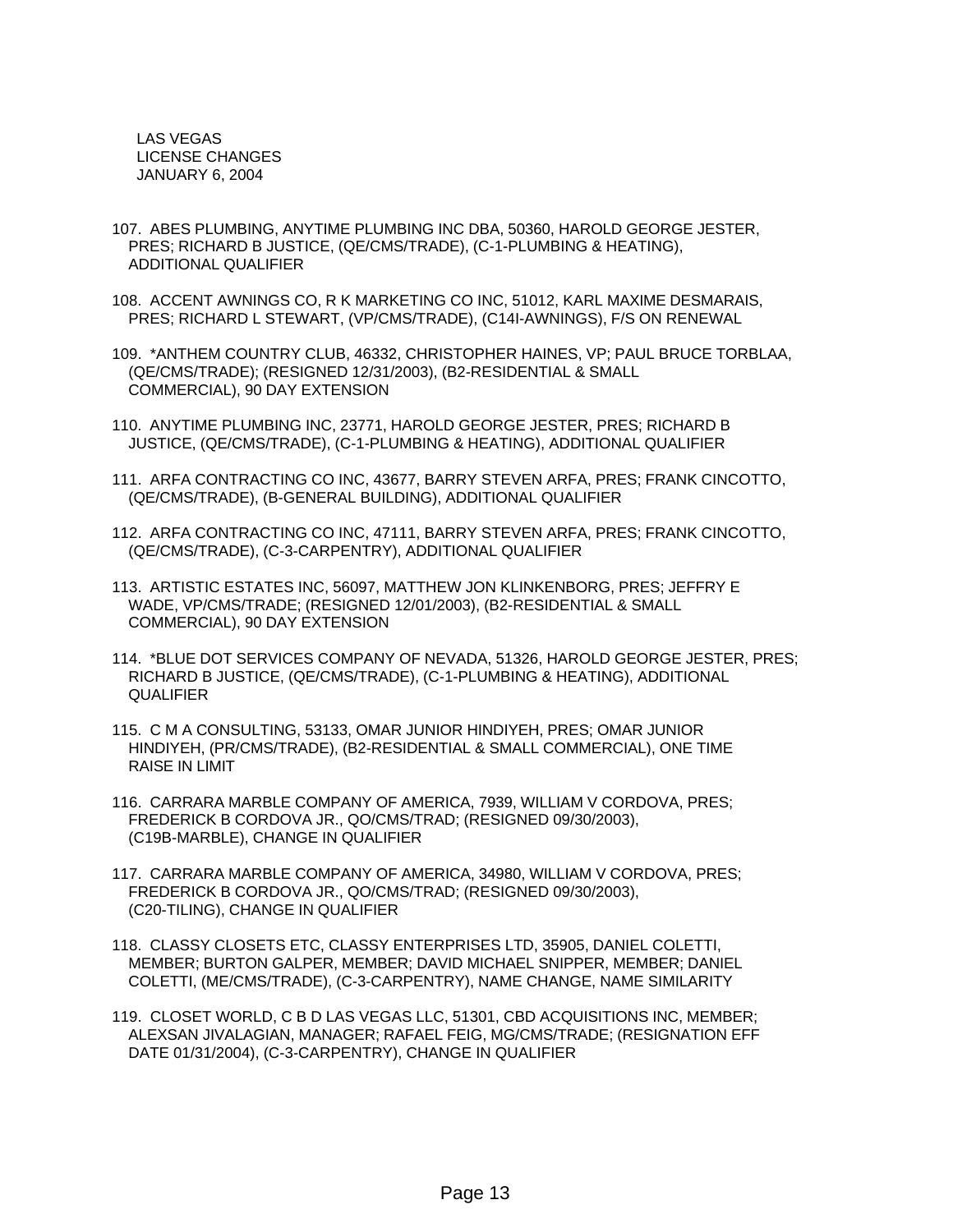LAS VEGAS LICENSE CHANGES JANUARY 6, 2004

120. CONSERVATEK INDUSTRIES INC, 42369, ROBERT JOHN JR STANTON, COB; DONALD RAY BROWN, PRES; VICTOR MSZAR, QE/CMS/TRADE; (DECEASED 11/09/2003), (C14-STEEL REINFORCING & ERECTION), 90 DAY EXTENSION

121. CORVERA ABATEMENT TECHNOLOGIES INC, 54674, GONZALO CORVERA, PRES; HENRY CORVERA, QE/CMS; (RESIGNED 11/14/2003); GONZALO CORVERA, PRES/TRADE, (A23-REMOVAL OF ASBESTOS), CHANGE IN QUALIFIER, -CMS "ONLY"

122. CURTIS MACHINERY INC, 17692, WALTER ABSHER JR CURTIS, PRES; WALTER A CURTIS JR., PRES/CMS/TRADE, (A7,15,18,19-EXCAVATING & GRADING; SEWERS, DRAINS & PIPES; FARM IRRIGATION; PIPELINE & CONDUITS), ADDITIONAL QUALIFIER

123. EARTH MOVERS LLC, 52631, CHARLES VICTOR CUMBERLAND, MANAGER; C&J CUMBERLAND TRUST, MEMBER; CHARLES VICTOR CUMBERLAND, (MG/CMS/T, (A7-EXCAVATING & GRADING), REMOVAL OF INDEMNIFICATION

124. ELEGANT HOMES, 36560, RANNY BLAINE MCKEE, OWN; RANNY BLAINE MCKEE, (OW/CMS/TRADE), (B2-RESIDENTIAL & SMALL COMMERCIAL), RAISE IN LIMIT

125. FOUR QUEENS HOTEL & CASINO, 8939, TERRY L CAUDILL, PRES; JOHN W NORTH SR., QE/CMS/TRADE; (RESIGNED 11/25/2003), (E-2-OWNER EXCEEDING 3 STORIES), 90 DAY EXTENSION

- 126. HAYWARD BAKER INC, 24620, ROBERT M RUBRIGHT, PRES; FRANCIS B GULARTE, (QO/CMS/TRADE), (A22-IS DESIGNATED FOR CHEMICAL CEMENT GROUTING), BROADENING OF CLASSIFICATION
- 127. ICEBERG AIR CONDITIONING & HEATING, 41715, SCOTT J LEE, PRES; CHARLES D GOESSMAN, (VP/CMS/TRADE), (C21A,B,D-REFRIGERATION; AIR CONDITIONING; MAINTENANCE), ADDITIONAL QUALIFIER
- 128. IMPERIAL CONSTRUCTION CO INC, 38777, BETTY ENGELSTAD, PRES; RALPH ENGELSTAD, PRES/CMS/TRADE; (DECEASED 11/26/2002), (B-GENERAL BUILDING), CHANGE IN QUALIFIER
- 129. MAC MAR INC, 18044, SUZUE CURLEE, PRES; DANIEL T WILLEY, (QE/CMS/TRADE), (B-GENERAL BUILDING), ADDITIONAL QUALIFIER, -REQUESTING TO CHANGE **CLASSIFICATION**
- 130. MADDOG HEAVY EQUIPMENT, TERRA SOUTH CORPORATION, 47522, AMY T FIRMANI, PRES; AMY T FIRMANI, (PR/CMS); CARL WILLIAM MULLER, (VP/TRADE), (A12,16-EXCAVATE GRADE TRENCH SURFACE; PAVING STREETS, DRIVEWAYS, LOTS), ONE TIME RAISE IN LIMIT
- 131. MAILE CONCRETE, MAILE INC, 49870, MARVIN MICHAEL MAILE, PRES; MARVIN MICHAEL MAILE, (PR/CMS/TRADE), (C-5-CONCRETE CONTRACTING), RAISE IN LIMIT